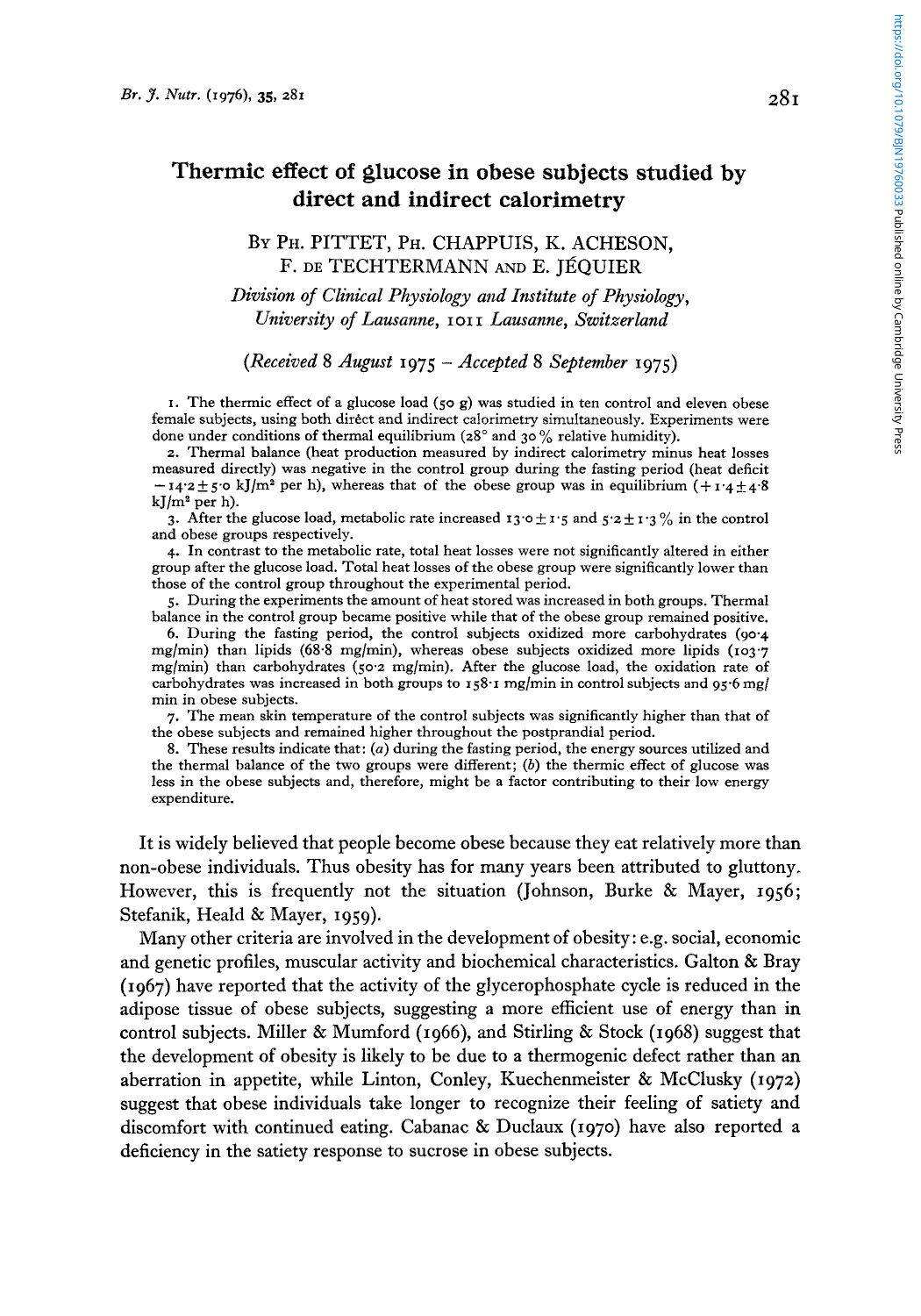|--|--|

Body-wt Age Height Body surface **A A A A**  $\frac{1}{2}$  **A**  $\frac{1}{2}$  **A**  $\frac{1}{2}$  **A**  $\frac{1}{2}$  **A**  $\frac{1}{2}$  **A**  $\frac{1}{2}$  **A**  $\frac{1}{2}$  **A**  $\frac{1}{2}$  **A**  $\frac{1}{2}$  **A**  $\frac{1}{2}$  **A**  $\frac{1}{2}$  **A**  $\frac{1}{2}$  **A**  $\frac{1}{2}$  **A** Subjects *n* (years) (m)  $(m^2)$  kg  $\frac{N}{2}$  ideal wt Control 10  $24.2 \pm 1.7$   $1.69 \pm 2.1$   $1.63 \pm 0.04$   $56.6 \pm 1.9$   $102.0 \pm 2.0$ Obese **II**  $28.9 \pm 3.2$  **1.64**  $\pm 1.7$  **1.90** $\pm$  **0.05 83.7** $\pm 4.4$  **1.59.3** $\pm 7.9$ 

Table I. *Main physical characteristics of the two groups of female subjects used in the study*  (Mean values with their standard errors)

**Ns,** not significant.

Differences between mean values for the two groups were statistically significant (unpaired *t* test) : \*\*\*  $P$ < o.001.

*#X+ XI\** \*++ **NS NS** 

The thermic effect of nutrients represents a loss of energy for the body. Since frankly obese subjects can maintain their weight with a lower energy intake than lean subjects, it was of interest to study whether the thermic effect of glucose might be lower in obese subjects than in lean controls.

We studied oxygen consumption, the oxidation rate of lipids, carbohydrates and proteins, total heat losses and thermal balance in two groups of female subjects, after an oral load of *50* g glucose.

#### EXPERIMENTAL

Two groups of females who were unfamiliar with the equipment were studied in a direct calorimeter as described previously (Pittet, Gygax & Jéquier, 1974).

The first group consisted of eleven obese females, with no evidence **of** endocrinological disturbances, and the second was a group of ten healthy, lean female subjects. Their main physical characteristics are given in Table I. Each subject had fasted for 12 h, overnight, and was allowed to rest for I h in a constant temperature room at **28"** and 30 *yo* relative humidity, before measurements were made. The subject, wearing a minimum of underclothing, was introduced into the calorimeter which was regulated to the same ambient conditions as those of the constant temperature room. Initial (fasting) measurements were taken for **40** min or until stable values were obtained. The subject was then given an oral dose of 50 g glucose and the measurements were continued for a further **150** min. The following measurements were made continuously throughout the experiment:

*Internal temperature.* This was measured using a tympanic and a sublingual probe. *Mean skin temperature.* This was estimated by weighting eight different skin temperatures according to the procedure of Hardy & Du Bois (1937).

*Metabolic rate and respiratory quotient* (RQ). These were estimated from determinations of ventilation, and the concentrations of *0,* and carbon dioxide in the expired air, using an open-circuit system (Gomez, Jéquier, Chabot, Büber & Felber, 1972). Although the RQ can be influenced by changes in ventilation over short periods (i.e. hypo- or hyperventilation) its integration over 30 min periods corrects for these changes and results in a mean RQ which reflects the true oxidation rate of energy substrates.

The amount of protein (estimated in terms of amino acids) metabolized was cal-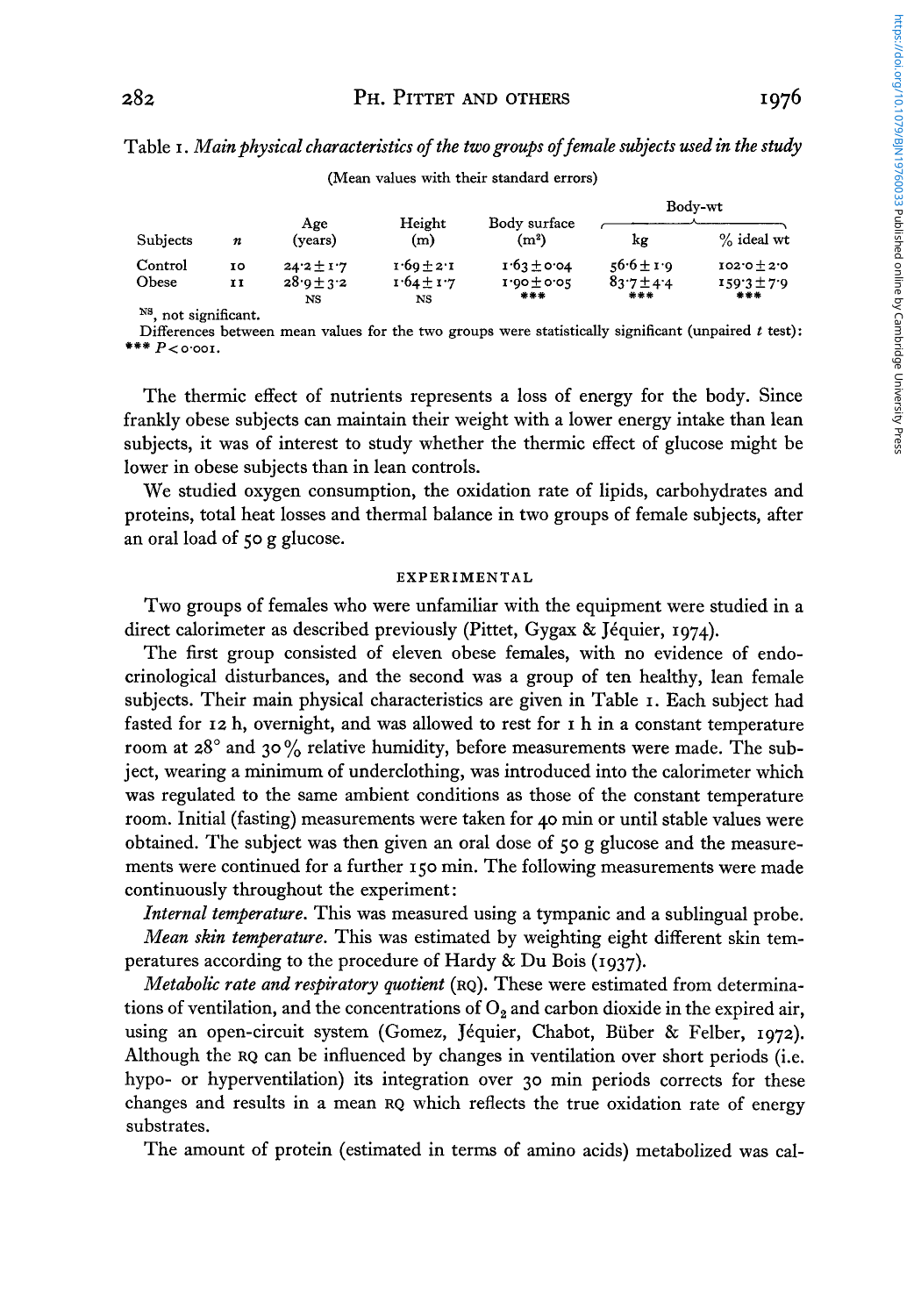culated from the urinary nitrogen excretion (Du Bois, **1924).** The 'non-protein' **RQ**  was then determined and the tables of Lusk **(1924)** were used to compute the amount of carbohydrate and lipid (as fatty acids) oxidized during the experiment. Total heat losses were measured by gradient-layer direct calorimetry (Spinnler, Jéquier, Favre, Dolivo & Vannotti, **1973)** which enabled the separate measurement of ' dry ' heat losses (radiation + convection) and ' evaporative ' heat losses (insensible perspiration and sweating) to be made.

Statistical analyses were done using Student's *t* test for paired and unpaired results. The threshold of significance was  $P < 0.05$ .

#### RESULTS

### *Metabolic rate and heat losses*

After the glucose load, the metabolic rate, measured over a period of **150** min, increased significantly in both groups (Table *2).* In the control group, this increase was **13.0** % of the initial (fasting) value, whereas in the obese group it was only *5.2* %, i.e. about half the thermic effect found in the control group. This difference in metabolic rate stimulation was highly significant (Table **3).** 

During the **150** min after the glucose load neither the total nor the 'evaporative' heat losses (which represent about **29** % of the total heat loss) were changed in either group.

However, it is important to note that during the fasting period the total heat losses were significantly higher in the control group (Table **3)** and that they remained higher throughout the postprandial period.

### $Ox$ *idation rate of the different substrates*

The mean oxidation rates of the different substrates are shown in Fig. **I** and Table **4.**  During the fasting period the control group oxidized mainly carbohydrate **(90.4** mg/ min) whereas the principal energy source utilized by the obese group was lipid (103.7 mg/min). The oxidation rates (mg/min) of the other substrates were: control group, 68.8 and **34.8** for lipid and protein respectively; obese group, *50.2* and **26.8** for carbohydrate and protein respectively.

After the glucose load, the oxidation rate of this substrate (carbohydrate) increased significantly in the control group; lipid utilization decreased slightly and protein metabolism remained virtually unchanged. Although there were similar over-all changes in substrate metabolism in the obese group, the fasting level for the oxidation rate of carbohydrate was approximately half that in the control group for the fasting period and, after the glucose load, the value for the oxidation rate of carbohydrate was similar to that in the control group for the fasting period.

Another point of interest is that the high level of utilization of lipid by the fasting obese subjects remained high after the glucose load.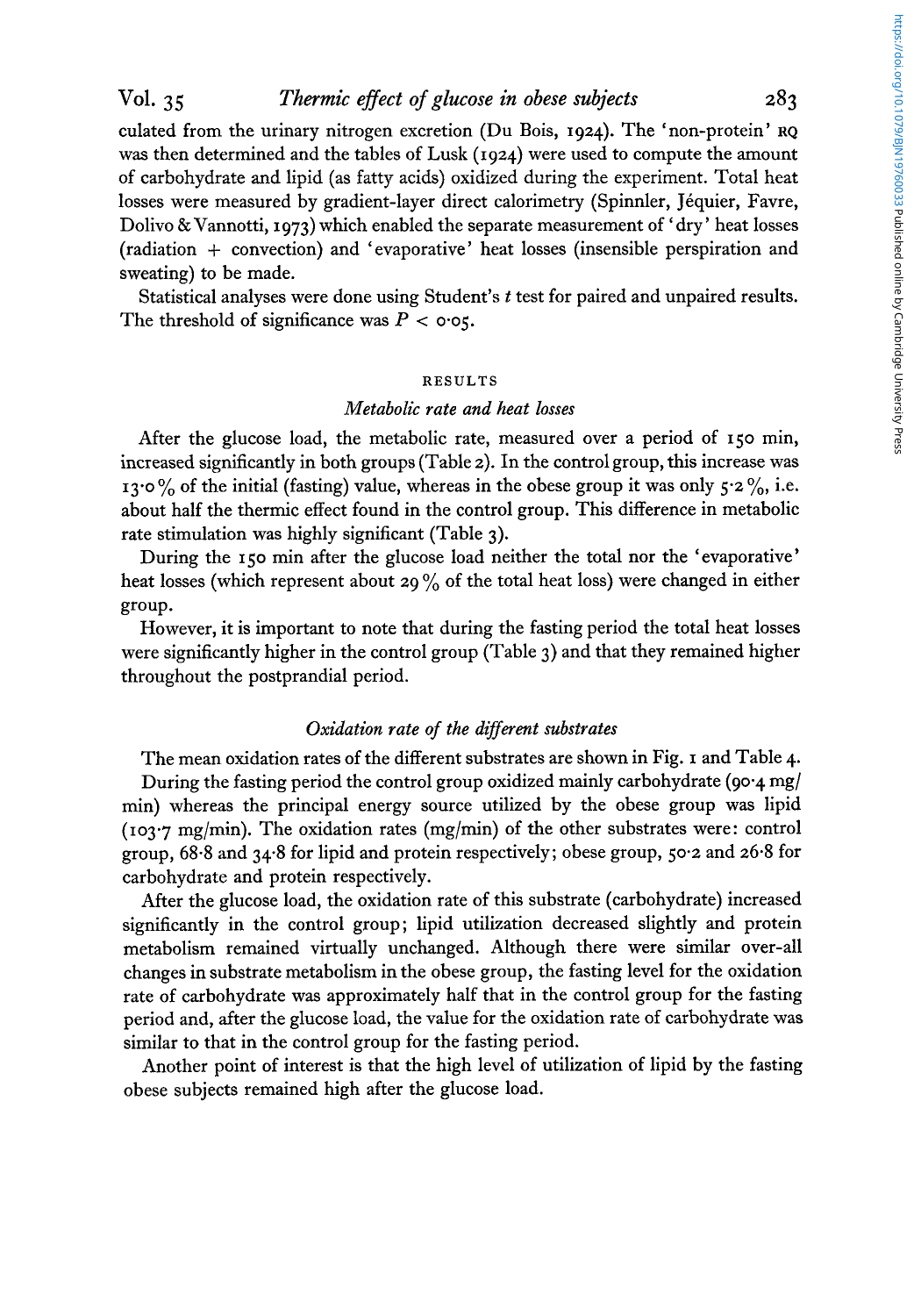| i<br>d |
|--------|
| ֕      |
| ı<br>l |
| j      |
|        |
| l      |
|        |
| ׇ֘֝֡   |
|        |

Table 2. Heat production (k $3/m^2$  per h) obtained by indirect calorimetry (Ind) and heat losses (k $3/m^2$  per h) measured by direct calorimetry (Dir) during a 40 min control period (fasting) and during five 30 min periods after a oral load of 50 g glucose\*, for ten female control subjects and for eleven female obese subjects

|                                                                |                                  |                                            |                               |                                                               |                    |                                        |                         | Mean values with their standard errors)   |                               |                           |                               |                                                                  |                                           |                |                                |                                |
|----------------------------------------------------------------|----------------------------------|--------------------------------------------|-------------------------------|---------------------------------------------------------------|--------------------|----------------------------------------|-------------------------|-------------------------------------------|-------------------------------|---------------------------|-------------------------------|------------------------------------------------------------------|-------------------------------------------|----------------|--------------------------------|--------------------------------|
|                                                                |                                  |                                            |                               |                                                               |                    |                                        |                         |                                           |                               | Period after glucose load |                               |                                                                  |                                           |                |                                |                                |
|                                                                |                                  | Period before<br>glucose load<br>(fasting) |                               |                                                               |                    |                                        |                         |                                           |                               |                           |                               |                                                                  |                                           |                |                                | Mean<br>$\binom{9}{6}$ initial |
| Subject                                                        | Calorimetry                      | Mean                                       | 53                            | Mean                                                          | $\mathbb{S}^2$     | Mean                                   | $\overline{\mathbf{E}}$ | Mean                                      | 55                            | Mean                      | 55                            | Mean                                                             | 5E                                        | Mean           | 53                             | rate)†                         |
|                                                                |                                  |                                            |                               |                                                               |                    |                                        |                         | (a) Control subjects                      |                               |                           |                               |                                                                  |                                           |                |                                |                                |
|                                                                |                                  |                                            |                               |                                                               |                    |                                        |                         |                                           |                               |                           |                               | 208.1<br>230.7                                                   | نې نې<br>نو ن                             | 210.6          |                                | $+ 7.9$                        |
|                                                                |                                  |                                            | 2.5                           | 201'3<br>226'I                                                | 5.1                |                                        | $2.2$<br>4.0            | 2070<br>224'9                             |                               | 209.9<br>218.4            |                               |                                                                  |                                           | 222.7          | $\frac{1}{2}$                  |                                |
|                                                                |                                  |                                            |                               | 169.2<br>198.0                                                |                    | 0.1610<br>9.512<br>9.512<br>9.912      |                         |                                           |                               | $165.2$<br>$186.8$        | $\cdot \frac{8}{1}$           | 166.7<br>188.3                                                   | 4.3                                       | 0.041          | $\overline{1}$ .               | $+ 13.5$<br>$- 3.6$            |
|                                                                |                                  |                                            | $\frac{8}{10}$                |                                                               |                    |                                        |                         | 0.681<br>189.0                            |                               |                           | $\overline{1}$                |                                                                  |                                           | 1.161          |                                |                                |
|                                                                |                                  |                                            | $\frac{4}{10}$                |                                                               |                    |                                        |                         |                                           |                               |                           |                               |                                                                  |                                           |                |                                | $+11.3$                        |
|                                                                |                                  |                                            | H                             | 174.5                                                         | $\frac{5}{1.2}$    | 194.2<br>179.5                         |                         | 199.2<br>184.0                            | $\frac{1}{2}$ .9              | 192.9<br>183.9            | $\frac{4}{10}$ $\frac{9}{10}$ | 204.8<br>176.3                                                   | 4.4                                       | 9.641<br>179.6 |                                | $-5.5$                         |
|                                                                |                                  |                                            |                               |                                                               |                    |                                        | 6.8                     |                                           |                               |                           |                               |                                                                  |                                           |                | $\frac{6}{3}$                  | $+11.8$                        |
| <sub>es</sub><br>지 <mark>ひ니 ひ니 괴요 지</mark> 나 다니 4G co 파트 하이 지다 | 25 25 25 25 25 26 26 26 26 26 26 |                                            | $\frac{1}{4}$                 | $\begin{array}{c} 72.1 \\ 165.7 \\ 214.8 \\ 188. \end{array}$ | $\frac{5}{2}$ .z   | 2027<br>1657<br>2203<br>188            | $I \cdot I$             | 196.9<br>168:4<br>228:3<br>187:3<br>194.8 | $4.3$<br>$7.4$                | $182.5$<br>$168.4$        | $2.9$<br>1.4                  | 154.4<br>159.1                                                   | $\frac{4}{1}$<br>$\frac{1}{4}$            | 181.6          | $\mathcal{L} \cdot \mathbf{1}$ | $1.0 -$                        |
|                                                                |                                  |                                            |                               |                                                               | 6.4                |                                        | 6.7                     |                                           |                               |                           |                               | 208.0<br>189.2                                                   | 4.8                                       | 217.2<br>188.6 | 3.4                            | $+147$                         |
|                                                                |                                  |                                            | $\frac{4}{5.6}$               |                                                               |                    |                                        |                         |                                           | $4.550$<br>$4.750$            | 214.0<br>188.9            |                               |                                                                  |                                           |                | $\overline{6}$                 | $\ddot{\cdot}$                 |
|                                                                |                                  |                                            | $\mathbf{r} \cdot \mathbf{r}$ |                                                               |                    |                                        |                         |                                           |                               | $188.5$<br>$183.5$        |                               |                                                                  |                                           |                |                                |                                |
|                                                                |                                  |                                            | $\overline{5}$                | 195.2<br>181.5                                                | $3.5$<br>$0.7$     | 200.002                                | 3.8                     |                                           |                               |                           |                               | $179.5$<br>$185.4$                                               | $\frac{5}{3}$ $\frac{4}{1}$               | 1916<br>182.3  | $\frac{5}{3}$ .8               |                                |
|                                                                |                                  |                                            | 3.5                           |                                                               | 2.2                |                                        | $5^\circ$               | $242.6$<br>200.7                          |                               |                           | 3.5                           | 237.6<br>191.7                                                   |                                           | 236.5<br>195.3 | 4.3                            |                                |
|                                                                |                                  |                                            | $\frac{6}{3}$                 | 225.7<br>200.0                                                | $\overline{1}$     | 248.4<br>190.7                         | 1.5                     |                                           | $\frac{6}{9}$                 | 228.2<br>193.3            |                               |                                                                  | 0.2                                       |                | $\frac{1}{2}$                  |                                |
|                                                                |                                  |                                            |                               |                                                               |                    |                                        |                         | 1.961<br>L-802                            |                               |                           |                               | 204.8                                                            | $3.7$<br>$1.6$                            | 205.2<br>191.0 | $\frac{6}{3}$                  |                                |
|                                                                |                                  |                                            | $4 + 5$                       | 203.8                                                         | $\frac{12.5}{1.8}$ | $202.6$<br>190.3                       | $\frac{48}{18}$         |                                           | $\frac{4}{6}$ 3               | $205.9$<br>$189.5$        | $4.081$<br>$4.081$            |                                                                  |                                           |                |                                |                                |
|                                                                |                                  |                                            |                               |                                                               |                    |                                        |                         |                                           |                               | 205.8<br>198.1            |                               |                                                                  | $3^{2}$<br>$2^{1}$                        |                | $5.3$<br>1.1                   | $4 + 10.4$<br>+ 0.5            |
|                                                                |                                  |                                            |                               | 203.9<br>193.0                                                | $6 - 3$<br>$1 - 7$ | 200 <sup>-2</sup><br>193 <sup>-0</sup> | 7.1                     | 212.4                                     | 2.7                           |                           |                               |                                                                  |                                           | 201'3<br>194'7 |                                |                                |
|                                                                |                                  |                                            |                               |                                                               | 2.7                |                                        |                         |                                           |                               |                           |                               | $\begin{array}{c} 184.2 \\ 193.0 \\ 198.6 \\ \hline \end{array}$ | $\begin{array}{c} 0.5 \\ 0.5 \end{array}$ | 199.6<br>5.661 | 3.58                           | $+21.6$<br>+ 0.5               |
|                                                                |                                  |                                            | $\frac{3.3}{1.3}$             | $185.0$<br>$185.1$                                            | 1.3                | 205.5<br>187.0<br>206.24               | $\frac{4}{10}$ 0        | 203.5<br>187.0<br>206.3                   | $\frac{1}{2}$ . $\frac{1}{2}$ | 5.061<br>8.661<br>8.641   | 5.4                           |                                                                  |                                           |                |                                |                                |
|                                                                |                                  |                                            |                               |                                                               | رة بع<br>وي        |                                        | 6.2                     |                                           |                               |                           |                               | $6.681$<br>7.761                                                 | 6.6                                       | 200.8<br>190.0 |                                | $+13.0 \pm 1.5$<br>- 1.0 ± 0.8 |
|                                                                |                                  |                                            | 5.3<br>9. 9                   | 195.0<br>190.3                                                |                    |                                        |                         |                                           | 6.54                          |                           | $5.7$<br>4.0                  |                                                                  |                                           |                | $\frac{6}{3}$ .4               |                                |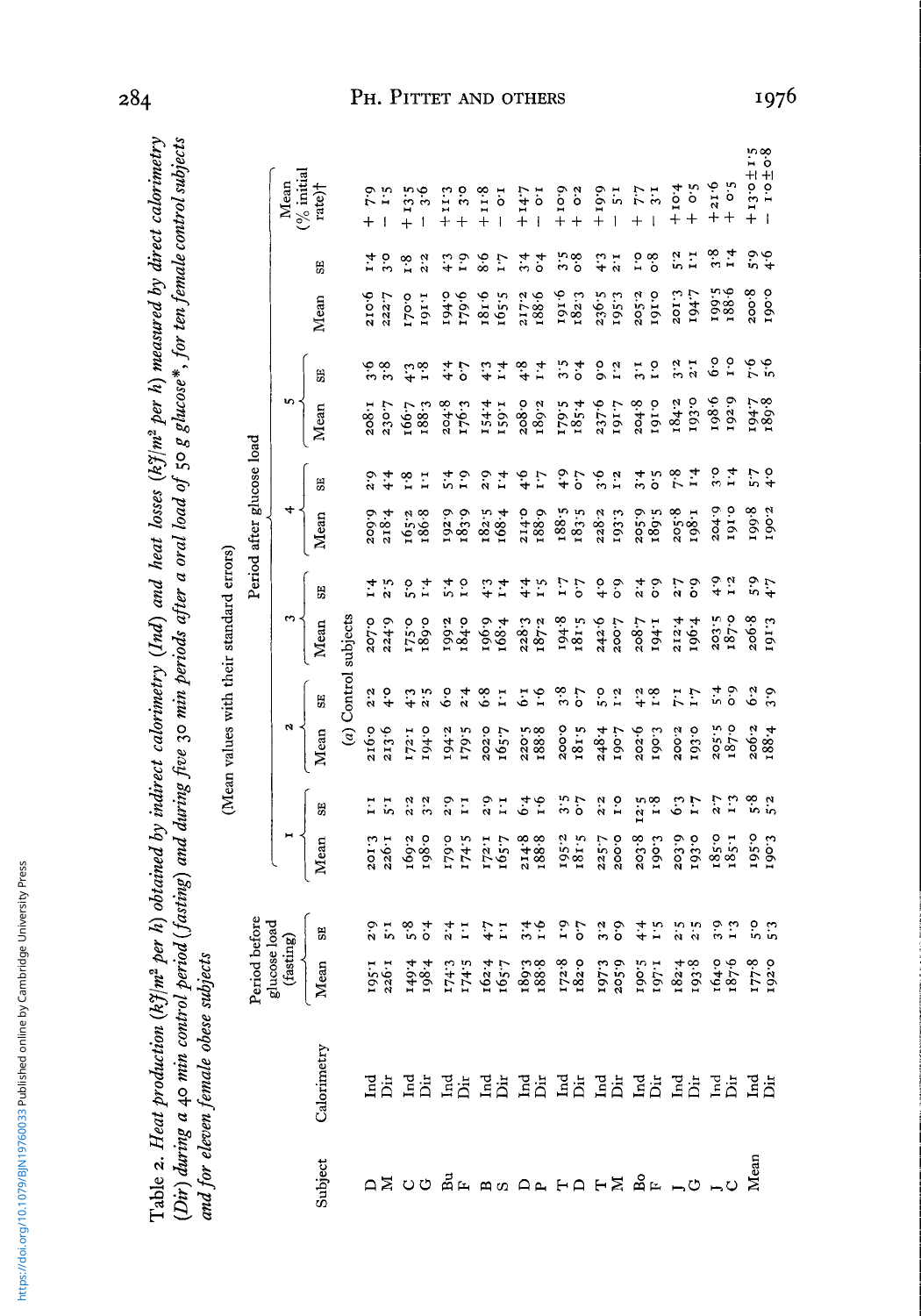|                                       |                                                                                                                                                                                                   | Period b<br>glucose | efore<br>load    |                 |                  |                  |                                            |            | Period after glucose load   |                  |                 |                 |               |            |                |                                                  |
|---------------------------------------|---------------------------------------------------------------------------------------------------------------------------------------------------------------------------------------------------|---------------------|------------------|-----------------|------------------|------------------|--------------------------------------------|------------|-----------------------------|------------------|-----------------|-----------------|---------------|------------|----------------|--------------------------------------------------|
|                                       |                                                                                                                                                                                                   | (fastin             | ିହା              |                 |                  | u                |                                            | z          |                             | 4                |                 |                 |               |            |                | $(%$ initial<br>Mean                             |
| Subject                               | Calorimetry                                                                                                                                                                                       | Mean                | 53               | Mean            | 55               | Mean             | 55                                         | Mean       | U)                          | Mean             | 52              | Mean            | 52            | Mean       | SE             | $\arctan$                                        |
|                                       |                                                                                                                                                                                                   |                     |                  |                 |                  | T                | Obese subjects                             |            |                             |                  |                 |                 |               |            |                |                                                  |
|                                       |                                                                                                                                                                                                   |                     | 2.5              |                 |                  | 148              | 5.6                                        | 147        |                             |                  |                 |                 |               | 348        |                | $+$                                              |
|                                       |                                                                                                                                                                                                   | 541                 | 2.5              | 551<br>148      |                  | 158              | $\ddot{ }$                                 | 551        | $\frac{4}{10}$              |                  |                 |                 |               | I55        |                | $\frac{3}{6}$<br>6 4<br>$+$                      |
|                                       |                                                                                                                                                                                                   |                     | $\frac{5}{2}$    | 214             | 8.6              | 210              | 5.4                                        | 201        | و.<br>م                     | 181              | $\frac{6}{3}$   |                 |               | Ioz        | 6.8            | $+11.8$                                          |
|                                       |                                                                                                                                                                                                   |                     | $\frac{6}{7}$    | 180             | $\ddot{\bullet}$ | 184              |                                            | 186        | 2.5                         | 172              | $\ddot{z}$      |                 |               | 181        | 3.2            | $\frac{5}{5}$<br>$\mathbf{I}$                    |
|                                       |                                                                                                                                                                                                   | 85 57<br>86 57      | 4.7              | 181             | 3.2              | 55               | ፤                                          | <b>P41</b> | $\mathbf{r}$                | $\frac{8}{2}$    | $\frac{6}{4}$   | 162             | ች<br>አ        | I7I        | 3.2            | $+$                                              |
|                                       |                                                                                                                                                                                                   |                     | 3.2              | I33             | 2.5              | $\frac{2}{4}$    |                                            | 47         | E                           | <b>ES3</b>       | 2.5             | 148             | 1.4           | 144        | 4.3            | ە بە<br>ۋە<br>$\mathbf{I}$                       |
|                                       |                                                                                                                                                                                                   | $\frac{86}{160}$    | $\frac{8}{1}$    | 212             |                  | 502              |                                            | 197        |                             |                  | 6.5             |                 |               | 2OI        | $\frac{6}{5}$  | $\overline{1.8}$<br>$\ddot{}$                    |
|                                       |                                                                                                                                                                                                   |                     | 2:2              | I75             | 2.9              | 174              |                                            | 175        | $\ddot{a}$                  | $\frac{54}{78}$  | 3.2             | 195<br>181      | 3.8           | <b>941</b> | $\ddot{r}$     | $1.01 +$                                         |
|                                       |                                                                                                                                                                                                   |                     | s.z              | 181             | 1.4              |                  |                                            | r69        | 1.4                         | 179              | 2.5             | 174             | $\tilde{z}$   | 576        | 2.2            | $+114$                                           |
|                                       |                                                                                                                                                                                                   | 154                 | $\mathbf{L}$     | 184             | 6.8              | I75<br>185       |                                            | 175        | 5.4                         | 166              | $\ddot{ }$      | 16 <sub>1</sub> | 3.2           | 174        | 4.7            | 5.5<br>$\mathbf{I}$                              |
|                                       |                                                                                                                                                                                                   | 566                 | $\ddot{\cdot}$   |                 |                  | 186              |                                            |            | $\frac{5}{9}$ $\frac{5}{9}$ | róg              |                 | έģ              | $\frac{6}{4}$ |            | 3.5            | م.<br>ته<br>┿                                    |
|                                       |                                                                                                                                                                                                   |                     | 1.8              | 177<br>166      | 2.8              | 166              | $\begin{array}{c} 7.8 \\ + .5 \end{array}$ | 175<br>164 |                             | 156              | 5.8             | 157             | 2.2           | 175<br>162 | 2:2            | $\frac{6}{3}$<br>I                               |
| -<br>여기 도시 서비 오늘 있는 그의 오늘 사업을 보내<br>- | <b>AA AA AA AA AA AA AA AA AA AA</b>                                                                                                                                                              |                     | $\mathbf{r}$     | 1402            | 1.8              | 148              | $\frac{4}{11}$                             | 143<br>162 | $\mathbf{r}$                | 142              | 2.5             | 147             | 3.4           | 144        | $\frac{4}{1}$  | Ō                                                |
|                                       |                                                                                                                                                                                                   |                     |                  |                 | 4.0              | 159              | $\mathbf{r}$                               |            | $\overline{1}$              | rói              | 2.2             | 154             |               | 160        | $\ddot{ }$     | $\frac{6}{4}$<br>$\ddot{+}$                      |
|                                       |                                                                                                                                                                                                   | 145<br>1971<br>1971 | 6.6              | 163             | ို               | rón              | 10.4                                       | 167        | 3.2                         | 162              | $6 - 1$         | 166             | 5.8           | 163        | c.7            | 2.2<br>I                                         |
|                                       |                                                                                                                                                                                                   |                     | 3.2              | 159             | $\frac{8}{1}$    | 163              | 2.9                                        |            | 2.5                         | 171              | 2.5             | 152             |               |            | 3.5            | 4.2<br>$^{+}$                                    |
|                                       |                                                                                                                                                                                                   |                     | 1.4              |                 | 2.2              | $\frac{63}{161}$ | $\frac{5}{1}$                              | 166        | 3.6                         | $\frac{16}{167}$ | 2.5             | 165<br>162      | 2.5           |            |                | $\ddot{\bm{s}}$<br>$\ddot{}$                     |
|                                       |                                                                                                                                                                                                   | 157<br>167          | 3.5              | 171<br>167      | 3.5              |                  |                                            | 162        | $\overline{c}$              |                  | 2.5             |                 | 2.2           | 167        | $\frac{4}{1}$  | L.1<br>ł                                         |
|                                       |                                                                                                                                                                                                   | 341                 |                  | 166             | 2.5              | τбο              | 4.3                                        | 150        | $\frac{8}{1}$               | 152              | 2.5             | 154             | $\frac{6}{5}$ | 56         | 2.9            | ې<br>$+$                                         |
|                                       |                                                                                                                                                                                                   | 152                 | $\frac{5}{2}$ .2 | 147             | 2.9              | 143              | 2.2                                        | 145        | $\frac{8}{1}$               | 139              | 1.4             | 136             | 5.8           | 142        | 2.2            | 76<br>1                                          |
|                                       |                                                                                                                                                                                                   | 364                 | $\ddot{.}3$      | 200             |                  | 200              |                                            | 196        | $\frac{6}{3}$               |                  | 4.3             | r93             | 5.1           | L61        |                | 3.8<br>$\ddag$                                   |
|                                       |                                                                                                                                                                                                   |                     | H                | I <sub>59</sub> | H                | ρģ               |                                            | 157        | $\mathbf{r}$                | 195<br>161       | 2.5             | ró3             | 2.5           | <b>S</b>   | $\mathbf{H}$   | 2.2                                              |
|                                       | ិ<br>ជីដ                                                                                                                                                                                          | 563                 | 4.8              | 178<br>162      |                  | ρL               |                                            | E,         |                             | Ę                |                 | έģ              | $5.3 + 1$     | r73<br>162 | $\ddot{\cdot}$ | $5.2 \pm 1.3$<br>0.5 $\pm$ 1.7<br>$\overline{+}$ |
|                                       |                                                                                                                                                                                                   |                     | $\frac{6}{4}$    |                 | 7:5              | r63              |                                            | r63        | $\ddot{5}$                  | 162              | <b>عدد</b><br>2 | 57              |               |            |                |                                                  |
|                                       | t Mean increase in metabolic rate during 150 min after glucose load as a percentage of the fasting metabolic rate (before glucose load).<br>* For details of experimental procedures, see p. 282. |                     |                  |                 |                  |                  |                                            |            |                             |                  |                 |                 |               |            |                |                                                  |
|                                       |                                                                                                                                                                                                   |                     |                  |                 |                  |                  |                                            |            |                             |                  |                 |                 |               |            |                |                                                  |

**Table 2** *continued*  Table 2 continued  $285$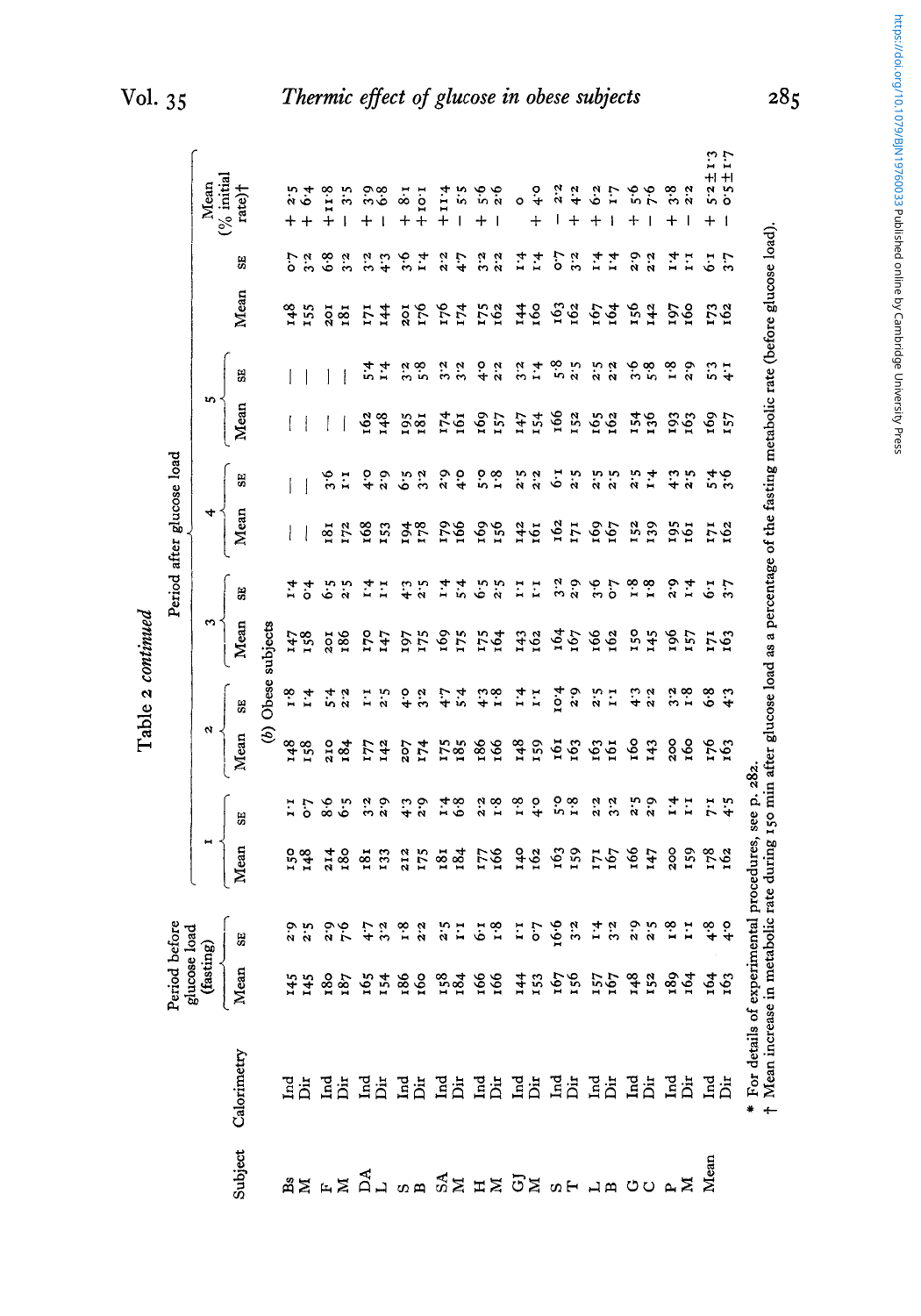## 286 PH. PITTET AND OTHERS **I976**

https://doi.org/10.1079/BJN19760033 Published online by Cambridge University Press https://doi.org/10.1079/BJN19760033 Published online by Cambridge University Press

Table *3. Comparison of the metabolic rates and of the total heat losses, before and after an oral loadof 50 g glucose, for a group of ten female control subjects and for a group of eleven female obese subjectst*  Figure 1.1 and of the total heat losses, before<br>
Figure 1.1 and the emails control subjects and for a group<br>  $\frac{P}{P}$ <br>
Period of<br>
Period of<br>
Mean SE Mean

|                                                                               | Period of   | Control            |            |                | Obese                         |
|-------------------------------------------------------------------------------|-------------|--------------------|------------|----------------|-------------------------------|
|                                                                               | measurement | Mean               | SE         | Mean           | SE                            |
| Metabolic rate $(k/m^2$ per h)                                                | в<br>А      | 177.8<br>$200 - 8$ | 5°<br>5.9  | 164:1<br>172.6 | 4.8 <sup>NS</sup><br>$6.1$ ** |
| Total heat losses $(kJ/m^2$ per h)                                            | в<br>A      | 102.0<br>189.9     | 5.3<br>4.6 | 162.6<br>161.8 | $3.9***$<br>$3.7***$          |
| Change in metabolic rate $(\%$ initial rate) <sup><math>\ddagger</math></sup> |             | $+13.0$            | 1.5        | $+5.2$         | $1.3***$                      |
| Change in total heat losses $\binom{0}{0}$ initial rate) <sup>†</sup>         |             | $-1$ <sup>o</sup>  | 1.5        | $-0.5$         | $1.7^{NS}$                    |

#### (Mean values with their standard errors)

**Ns,** not significant; B, before glucose load (fasting period); A, during 150 min after glucose load. Differences between mean values for the two groups were statistically significant (unpaired *t* test) : \*\*  $P < 0.005$ ; \*\*\*  $P < 0.001$ .

t For details of subjects, see Table I, and for details of experimental procedures, see p. 282.

1 Mean change during 150 min after glucose load as a percentage of the fasting value (before glucose load).

### *Temperatures*

The values for the internal and skin temperatures are given in Table *5.* After the glucose load, the internal temperature **of** the control subjects tended to increase  $(+o.18^\circ)$ , whereas the mean skin temperature remained unchanged.

In the obese subjects, the glucose load did not cause any significant increase in either the internal or the skin temperature.

The results given in Table *5* indicate that the internal temperature of the control subjects was significantly higher than that of the obese subjects during the postprandial period. Furthermore, the mean skin temperature **of** the control group **was**  significantly higher than that **of** the obese group and remained higher throughout the postprandial period.

### *Thermal balance*

All control subjects were in negative thermal balance (heat production minus heat losses) during the fasting period  $(-14.2 \pm 5.0 \text{ kJ/m}^2 \text{ per h})$ , i.e. their heat losses were greater than their heat production (Fig. *2).* After the glucose load the amount of heat stored increased significantly and the thermal balance became positive  $(+10.8 \pm 5.6)$  $kJ/m<sup>2</sup>$  per h). However, the obese subjects were already in slight positive balance in the preprandial state  $(+1.4 \pm 4.8 \text{ kJ/m}^2$  per h). This positive balance was further reinforced after the glucose load  $(+\text{10.8} \pm 4.8 \text{ kJ/m}^2 \text{ per h}).$ 

### *Energy-free meal*

The possibility that the effects we have found were caused by the glucose carrier were minimal. However, three control experiments were done using three of the lean control subjects to study the effect of an oral load **of** the same volume but without glucose, i.e. **150** ml water + lemon juice. No significant changes in metabolic rate or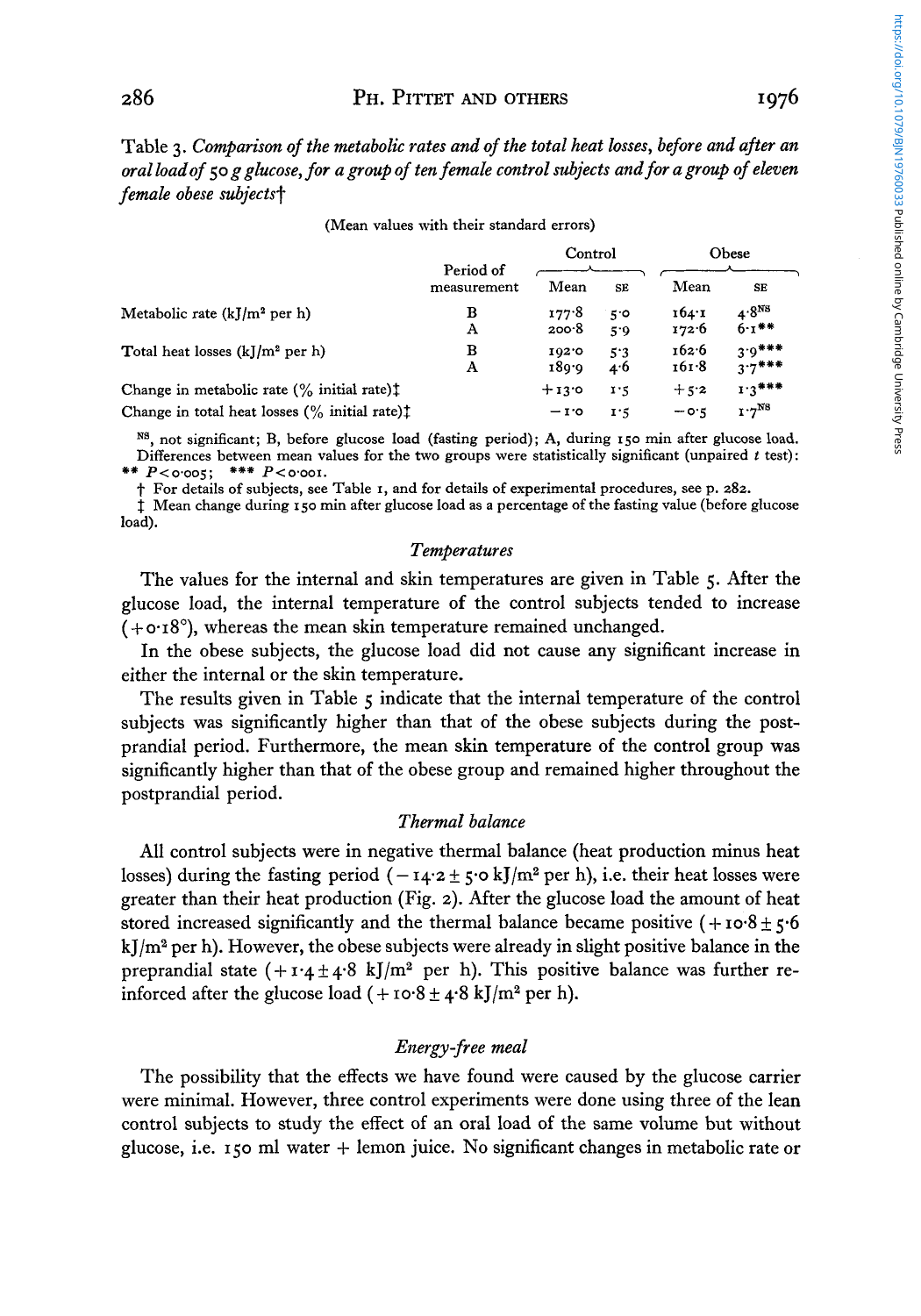

Fig. I. Mean oxidation rates (mglmin) of different substrates (C, carbohydrates; **L,** lipids; **P,**  proteins) during a **40** min control period (fasting) and during **150** min after an oral dose of 50 g glucose, for *(a)* group of ten female control subjects and for (b) group of eleven female obese subjects. The increase in the glucose oxidation rate after the glucose load was statistically significant for both groups:  $P$ < $\circ$  $\circ$  $\circ$ or. Vertical bars represent the standard errors of the mean values.

total heat losses were found (Table 6). The negative thermal balance obtained in the fasting period persisted throughout the experiment. Mean skin temperature was not modified but the internal temperature decreased significantly during the experiment (Table 7) confirming the negative thermal balance. The fasting oxidation rates of the substrates were similar to those obtained in the first part of this experiment and were not significantly modified after ingestion of the energy-free meal (Table 7).

On the basis of these results, we can conclude that an energy-free meal **of 150** ml water + lemon juice had no significant effect on metabolic rate. Therefore the findings reported in the first part of this study were due to the glucose load.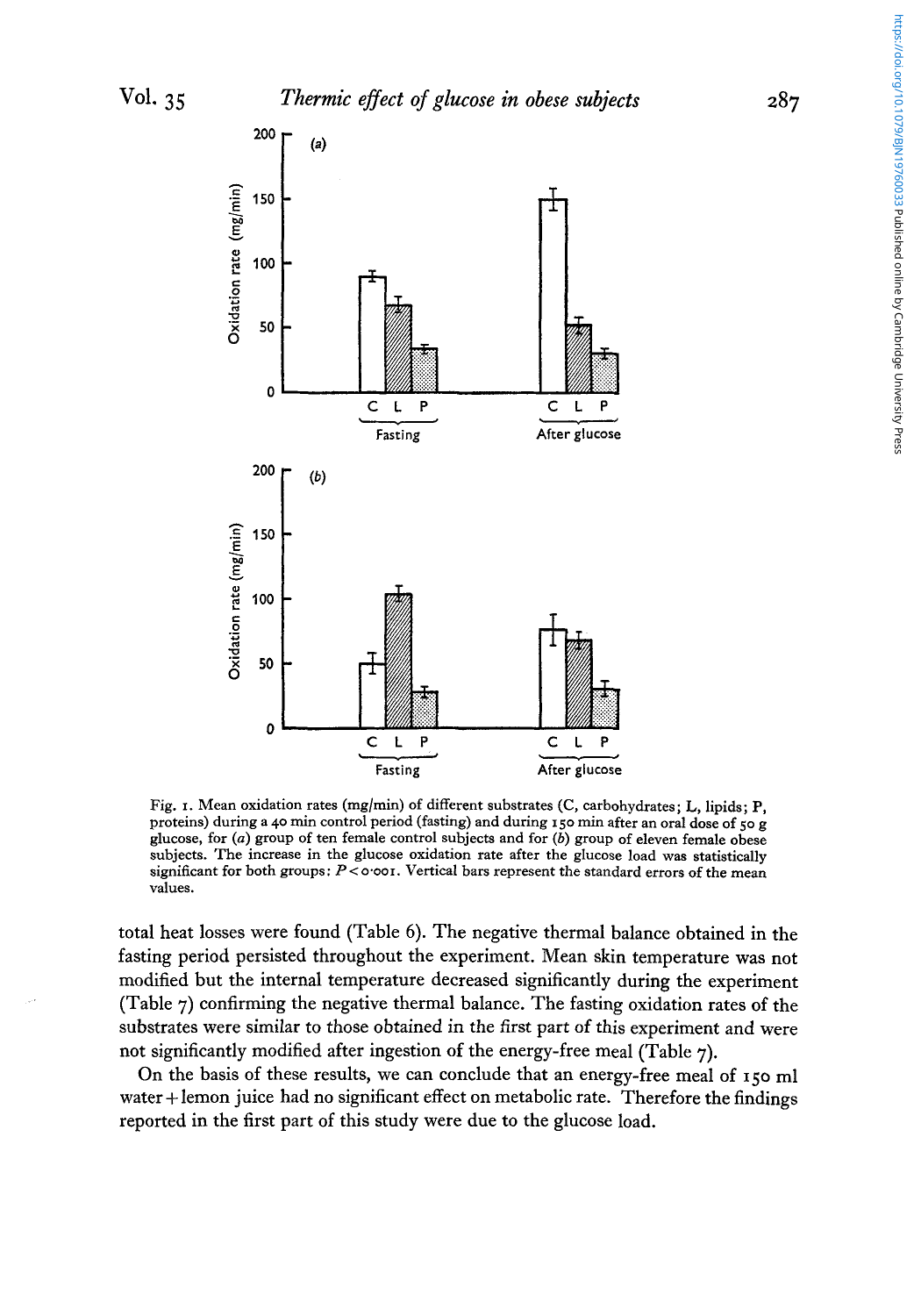Table **4.** *Mean oxidation rate (mgimin) of carbohydrate, fatty acih (lipid) and amino acids (protein), obtained by indirect calorimetry and from urinary nitrogen measurements before and after an oral load of 50 g glucose, for a group of ten female control subjects and for a group of eleven female obese subjectsf* 

|          | protein), obtained by indirect calorimetry and from urinary nitrogen measurements<br>and after an oral load of 50 g glucose, for a group of ten female control subjects and<br>roup of eleven female obese subjects <sup>†</sup> |                                                                |                                          |                                 |                          | 60033<br>Published online  |
|----------|----------------------------------------------------------------------------------------------------------------------------------------------------------------------------------------------------------------------------------|----------------------------------------------------------------|------------------------------------------|---------------------------------|--------------------------|----------------------------|
|          |                                                                                                                                                                                                                                  |                                                                | (Mean values with their standard errors) |                                 |                          |                            |
|          |                                                                                                                                                                                                                                  |                                                                | Metabolites oxidized                     |                                 |                          | ्र                         |
|          | Period of                                                                                                                                                                                                                        | Carbohydrate                                                   | Fatty acids                              |                                 | Amino acids              |                            |
| Subjects | measurement                                                                                                                                                                                                                      | Mean<br><b>SE</b>                                              | Mean                                     | Mean<br><b>SE</b>               | SE                       |                            |
| Control  | в<br>A                                                                                                                                                                                                                           | 90.4<br>3'4<br>$8.6***$<br>159.1<br>$^{\dagger\dagger\dagger}$ | 68.8<br>51.8<br>ተተተ                      | 6.1<br>34.8<br>$5.5***$<br>29.6 | 3.0<br>$3.9^{NS}$<br>NS. | Cambridge University Press |
| Obese    | в<br>Α                                                                                                                                                                                                                           | 50.2<br>$11.8***$<br>95.6                                      | 103.7<br>88.6                            | 26.8<br>6.0<br>*סי7<br>30.0     | 4.4<br>$5.9^{NS}$        |                            |

|  |  |  |  | (Mean values with their standard errors) |  |
|--|--|--|--|------------------------------------------|--|
|--|--|--|--|------------------------------------------|--|

**N8,** not significant; **B,** before glucose load (fasting period); **A,** during **150** min after glucose load. Changes in mean oxidation rates for each metabolite for period **A** were statistically significant: # **P<o.or;** \*\* **P<0.005;** *\*I\** **P<o.oor.** 

Differences between mean values for oxidation rates for the two groups for period B and for period **A**  were statistically significant (unpaired *t* test):  $\uparrow \uparrow \uparrow$  *P* < 0.001.

\$ For details of subjects, see Table **I,** and for details of experimental procedures, see p. *282.* 

Table 5. *Internal temperature*  $(T_{int})$  ( $^{\circ}$ ) *and mean skin temperature*  $(T_{cut})$  ( $^{\circ}$ ) *measured*<br>during the 40 min control period (fasting) (initial T) and during the final 10 min (final T)<br>of the 150 min period aft *during the 40 min control period (fasting) (initial T) and during the final 10 min (final T) of the* **150** *min period after an oral dose of 50 g glucose, for a group of ten female control subjects and for a group of eleven female obese subjects?* 

|         |                   | Initial T            |                | Final $T$   |      | Change in $T$   |       |
|---------|-------------------|----------------------|----------------|-------------|------|-----------------|-------|
|         |                   | Mean                 | <b>SE</b>      | Mean        | SE   | Mean            | SE    |
| Control | $\langle T_{int}$ | 36.80<br>$_{\rm NS}$ | O <sub>T</sub> | 36.98<br>** | 0.10 | 0.18            | 0.05  |
| Obese   |                   | 36.71                | 0.05           | 36.72       | 0.04 | o.or            | O O 4 |
| Control | $T_{cut}$         | 33.72<br>**          | $\circ$ 08     | 33.72       | 0.00 | 0.00            | O.02  |
| Obese   |                   | 33.29                | 0.11           | 33'41       | O.II | O <sub>12</sub> | 0.05  |

#### (Mean values with their standard errors)

The change in T for  $T_{int}$  and for  $T_{cut}$  for both groups was not statistically significant (paired t test). **NS,** not significant.

Differences between mean values for  $T_{int}$  and for  $T_{cut}$  for the two groups were statistically significant (unpaired  $t$  test): \*  $P < \text{o·o}5$ ; \*\*  $P < \text{o·o}2$ .

t For details of subjects, see Table I, and for details of experimental procedures, see p. *282.* 

#### DISCUSSION

Obesity is not always the consequence of an absolute excess of energy intake; this excess can be relative if it is accompanied by a decreased energy expenditure. The main factors contributing to decreased energy expenditure in obese subjects are *(a)* decreased physical activity, *(6)* increased energy efficiency of the utilization of nutrients or *(c)* a lack of thermogenic stimulation, or both *b* and *c.*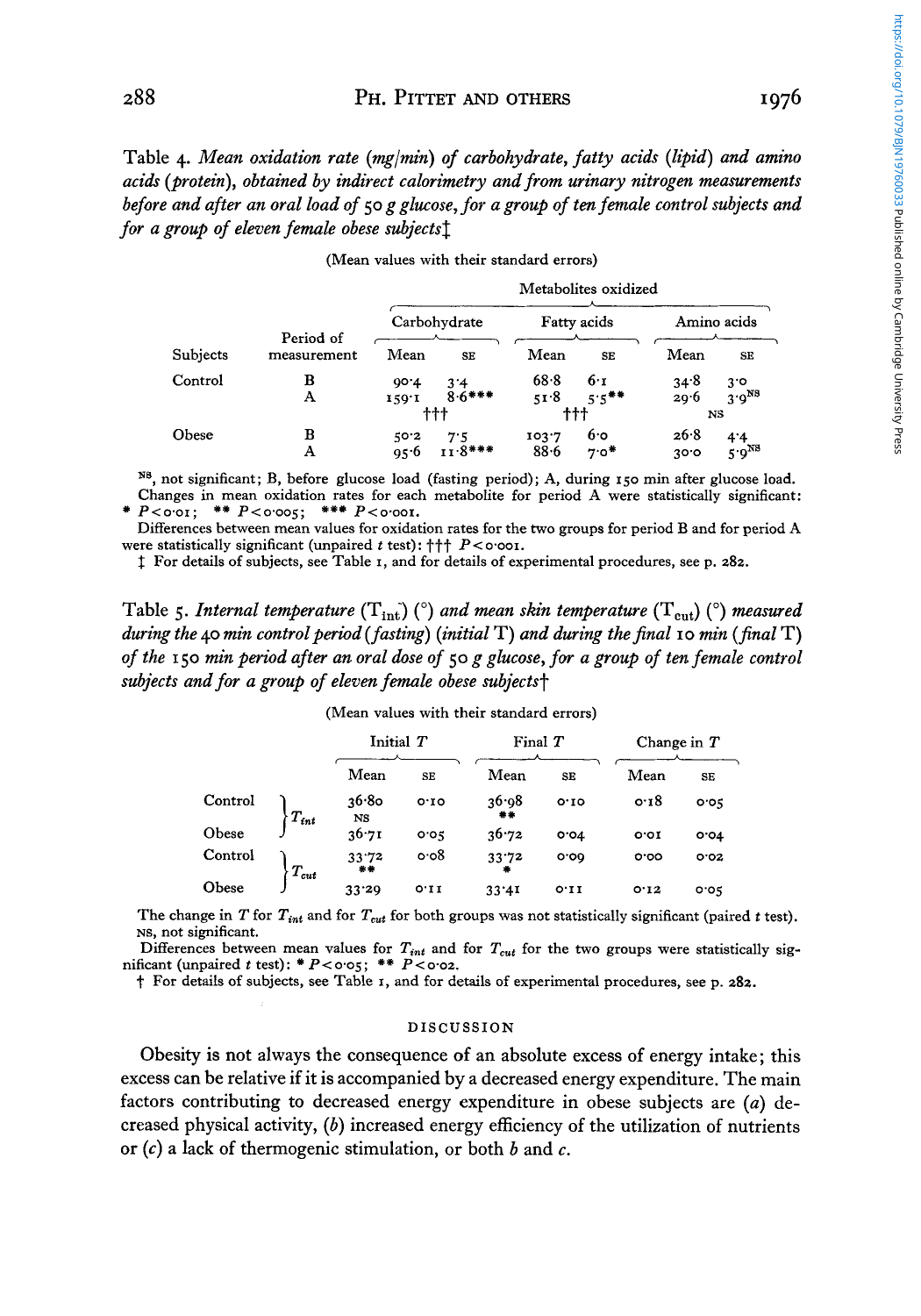

Fig. **2.** Mean thermal balance (heat storage (kJ/m2 per h), i.e. heat production minus heat losses) during a 40 min control period (fasting) and during 150 min after an oral dose of *50* g glucose, for **a** group of ten female control subjects *(0)* and for a group of eleven female obese subjects  $(\mathbb{Z})$ . The change in thermal balance after the glucose load was statistically significant: for control group, *P* < **0.001** ; for obese group, *P* < *0-05.* Vertical bars represent the standard errors of the mean values.

It is not the aim of this paper to discuss factors *a* and *b* extensively. Decreased physical activity in the obese individual has often been described. Björntorp (1966) has found that lipogenesis from glucose is twice as high in the obese as in ' normal-weight ' subjects. There are a few biochemical pathways in intermediary metabolism which can modify energy efficiency, i.e. synthesis of fatty acids from glucose, and oxidation of the glucose produced (Ball & Jungas, 1964), the esterification-hydrolysis cycle for fatty acids (Ball, I 965), and the **glycerophosphate-dihydroxyacetone** cycle (Galton & Bray, 1967).

Lack of thermogenic stimulation in the obese individual can be accounted for by a weak, dietary-induced thermic effect, and by a low metabolic response to cold.

The results of this study indicate that at an ambient temperature of 28°, obese subjects have smaller heat losses than control subjects. These results are in agreement with those of Gygax, Pittet & Jéquier (1972) and Jéquier, Gygax, Pittet & Vannotti (1974), who reported similar findings at ambient temperatures of 28 and 20'; after *2* h exposure at *20°,* the control subjects tended to stimulate their metabolic rate, but the obese subjects did not.

Our results indicate that, although both obese and control subjects stimulate their metabolic heat production after an oral load of *50* **g** glucose, this thermic effect was lower in the obese group (only half that of the control group).

The fasting oxidation rates of the different substrates were different in the obese subjects when compared with the control subjects. The latter oxidized more carbohttps://doi.org/10.1079/BJN19760033 Published online by Cambridge University Press https://doi.org/10.1079/BJN19760033 Published online by Cambridge University Press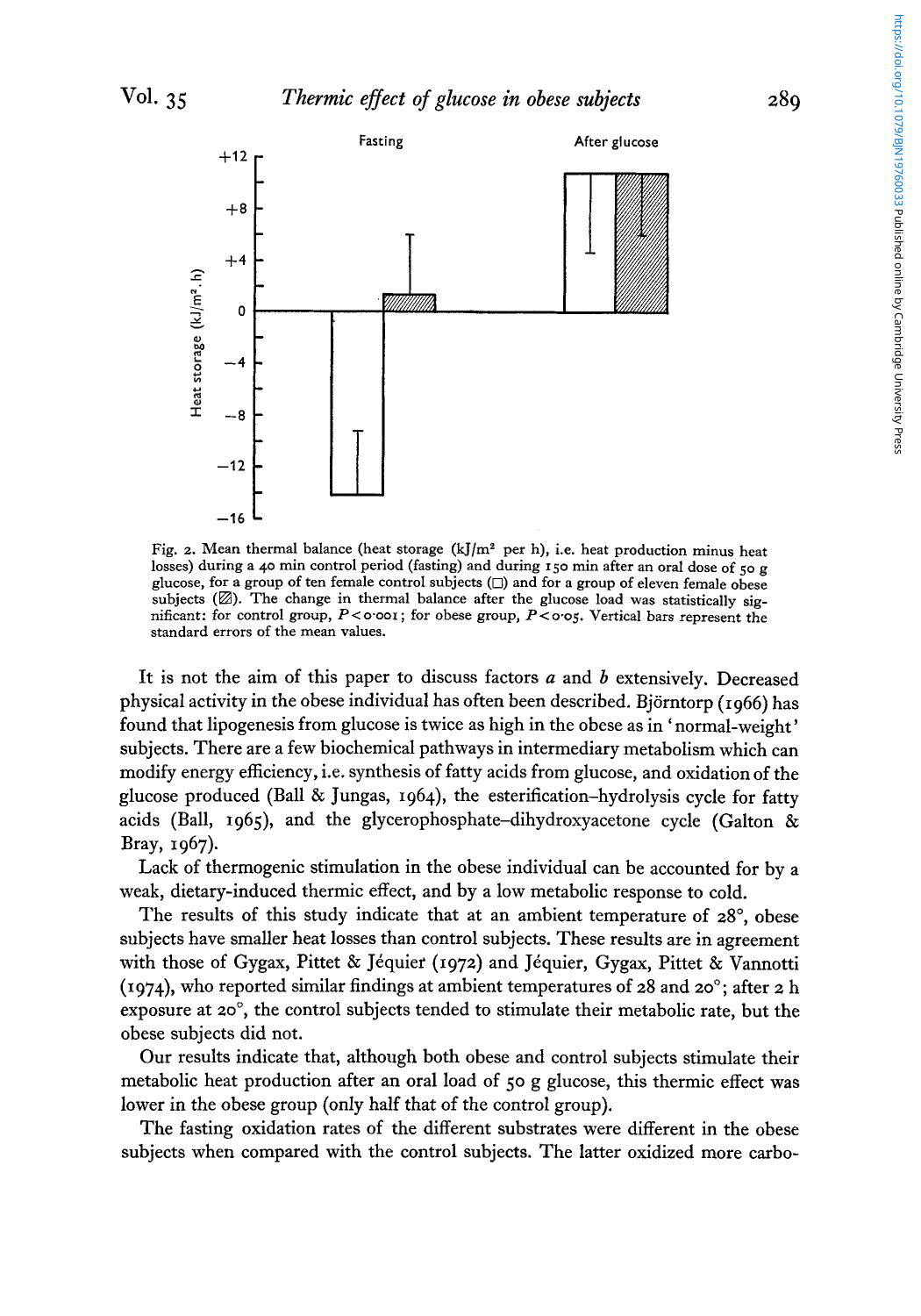**Table 6.** *Heat production (kJ/m2 per h) obtained by indirect calorimetry (Id) and heat losses (kJ/m2 per h) measured by direct calorimetry (Dir) during a* 40 *min control period (fasting) and during Jive 30 rnin periods after the ingestion of an energy-free meal* **(150** *ml water* + *lemon*  (Dir) during a 40 min control period (fasting) and during five 30 min periods after the ingestion of an energy-free meal (150 ml water + lemon Table 6. Heat production (k3/m<sup>2</sup> per h) obtained by indirect calorimetry (Ind) and heat losses (k3/m<sup>2</sup> per h) measured by direct calorimetry (Mean values with their standard errors) *juice*), for three female control subjects\* juice), for three female control subjects\*

(Mean values with their standard errors)

|                     |                      |                                                                                                                                                                                                                                                                                                     |                                                                                                                                                                                                                                                                                                   |  |                                                                                                                                                                                                                                                                                                                                                                              | Period after |                                                                                 | energy-free meal                           |                                                                                                                                                                                                                                                                               |    |                                                                                                  |               |                    |
|---------------------|----------------------|-----------------------------------------------------------------------------------------------------------------------------------------------------------------------------------------------------------------------------------------------------------------------------------------------------|---------------------------------------------------------------------------------------------------------------------------------------------------------------------------------------------------------------------------------------------------------------------------------------------------|--|------------------------------------------------------------------------------------------------------------------------------------------------------------------------------------------------------------------------------------------------------------------------------------------------------------------------------------------------------------------------------|--------------|---------------------------------------------------------------------------------|--------------------------------------------|-------------------------------------------------------------------------------------------------------------------------------------------------------------------------------------------------------------------------------------------------------------------------------|----|--------------------------------------------------------------------------------------------------|---------------|--------------------|
|                     |                      | Period before<br>energy-free<br>energy-free<br>meal (fasting)<br>Mean<br>$\frac{173.8}{273.6}$ or $\frac{6}{3}$<br>$\frac{179.9}{173.4}$ $\frac{273}{273}$<br>$\frac{273}{273}$<br>$\frac{273}{273}$<br>$\frac{273}{273}$<br>$\frac{273}{273}$<br>$\frac{273}{273}$<br>$\frac{273}{273}$<br>$\frac$ |                                                                                                                                                                                                                                                                                                   |  |                                                                                                                                                                                                                                                                                                                                                                              |              |                                                                                 |                                            |                                                                                                                                                                                                                                                                               |    |                                                                                                  |               | Mean<br>(% initial |
| ubjects             | $_{\rm Calorimetry}$ |                                                                                                                                                                                                                                                                                                     | Mean<br>Rean<br>$\frac{17556}{17576}$<br>$\frac{338}{356}$<br>$\frac{336}{356}$<br>$\frac{336}{356}$<br>$\frac{336}{356}$<br>$\frac{336}{356}$<br>$\frac{336}{356}$<br>$\frac{336}{356}$<br>$\frac{336}{356}$<br>$\frac{336}{356}$<br>$\frac{336}{356}$<br>$\frac{336}{356}$<br>$\frac{336}{356}$ |  | $\begin{tabular}{ c c c } \hline & 3 & \\ \hline \text{Mean} & \text{ss} & \\ \hline \text{Mean} & \text{ss} & \\ \text{178.4} & 2.8 & \\ \text{180.6} & 1.0 & \\ \text{182.7} & 7.1 & \\ \text{182.8} & 5.9 & \\ \text{199.2} & 5.9 & \\ \text{199.3} & 5.9 & \\ \text{199.2} & 0.9 & \\ \text{199.3} & 0.9 & \\ \text{199.4} & 0.9 & \\ \text{199.5} & 0.9 & \\ \text{199$ |              | $\overline{\text{Mean}}$                                                        | e)<br>V                                    | Mean                                                                                                                                                                                                                                                                          | 53 | Mean                                                                                             | e)<br>S       | $rate$ ) $\dagger$ |
|                     |                      |                                                                                                                                                                                                                                                                                                     |                                                                                                                                                                                                                                                                                                   |  |                                                                                                                                                                                                                                                                                                                                                                              |              |                                                                                 |                                            | $\begin{array}{cccc} 38.7 & 28.7 & 37.7 & 37.7 & 38.7 & 37.7 & 38.7 & 37.7 & 37.7 & 37.7 & 37.7 & 37.7 & 37.7 & 37.7 & 37.7 & 37.7 & 37.7 & 37.7 & 37.7 & 37.7 & 38.7 & 37.7 & 37.7 & 37.7 & 37.7 & 38.7 & 37.7 & 37.7 & 37.7 & 37.7 & 37.7 & 37.7 & 37.7 & 37.7 & 38.7 & 37$ |    | $2.61$<br>$2.80$<br>$2.60$<br>$2.60$<br>$2.61$<br>$2.61$<br>$2.61$<br>$2.61$<br>$2.61$<br>$2.61$ | 9.09.19.10.91 |                    |
|                     |                      |                                                                                                                                                                                                                                                                                                     |                                                                                                                                                                                                                                                                                                   |  |                                                                                                                                                                                                                                                                                                                                                                              |              |                                                                                 |                                            |                                                                                                                                                                                                                                                                               |    |                                                                                                  |               |                    |
|                     |                      |                                                                                                                                                                                                                                                                                                     |                                                                                                                                                                                                                                                                                                   |  |                                                                                                                                                                                                                                                                                                                                                                              |              | 1777<br>1967 - 1977<br>1987 - 1977<br>1987 - 1987<br>1992 - 1987<br>1992 - 1987 | 4 8 9 9 9 1 1 2 9 9<br>4 8 9 9 9 1 1 2 9 9 |                                                                                                                                                                                                                                                                               |    |                                                                                                  |               |                    |
|                     |                      |                                                                                                                                                                                                                                                                                                     |                                                                                                                                                                                                                                                                                                   |  |                                                                                                                                                                                                                                                                                                                                                                              |              |                                                                                 |                                            |                                                                                                                                                                                                                                                                               |    |                                                                                                  |               |                    |
|                     |                      |                                                                                                                                                                                                                                                                                                     |                                                                                                                                                                                                                                                                                                   |  |                                                                                                                                                                                                                                                                                                                                                                              |              |                                                                                 |                                            |                                                                                                                                                                                                                                                                               |    |                                                                                                  |               |                    |
|                     |                      |                                                                                                                                                                                                                                                                                                     |                                                                                                                                                                                                                                                                                                   |  |                                                                                                                                                                                                                                                                                                                                                                              |              |                                                                                 |                                            |                                                                                                                                                                                                                                                                               |    |                                                                                                  |               |                    |
| 요<br>도 명 다<br>기대    |                      |                                                                                                                                                                                                                                                                                                     |                                                                                                                                                                                                                                                                                                   |  |                                                                                                                                                                                                                                                                                                                                                                              |              |                                                                                 |                                            |                                                                                                                                                                                                                                                                               |    |                                                                                                  |               |                    |
|                     |                      |                                                                                                                                                                                                                                                                                                     |                                                                                                                                                                                                                                                                                                   |  |                                                                                                                                                                                                                                                                                                                                                                              |              |                                                                                 |                                            |                                                                                                                                                                                                                                                                               |    |                                                                                                  |               |                    |
| Thermal<br>balance‡ |                      |                                                                                                                                                                                                                                                                                                     |                                                                                                                                                                                                                                                                                                   |  |                                                                                                                                                                                                                                                                                                                                                                              |              |                                                                                 |                                            |                                                                                                                                                                                                                                                                               |    |                                                                                                  |               |                    |
|                     |                      |                                                                                                                                                                                                                                                                                                     |                                                                                                                                                                                                                                                                                                   |  |                                                                                                                                                                                                                                                                                                                                                                              |              |                                                                                 |                                            |                                                                                                                                                                                                                                                                               |    |                                                                                                  |               |                    |
|                     |                      |                                                                                                                                                                                                                                                                                                     |                                                                                                                                                                                                                                                                                                   |  |                                                                                                                                                                                                                                                                                                                                                                              |              |                                                                                 |                                            |                                                                                                                                                                                                                                                                               |    |                                                                                                  |               |                    |

\* For details of experimental procedures, see p. 282.

\* For details of experimental procedures, see p. 282.<br>† Mean increase in metabolic rate during 150 min after energy-free meal, as a percentage of the fasting metabolic rate (before energy-free meal).<br>‡ The difference betwe t Mean increase in metabolic rate during 150 min after energy-free meal, as a percentage of the fasting metabolic rate (before energy-free meal).<br>\$ The difference between heat production and heat losses.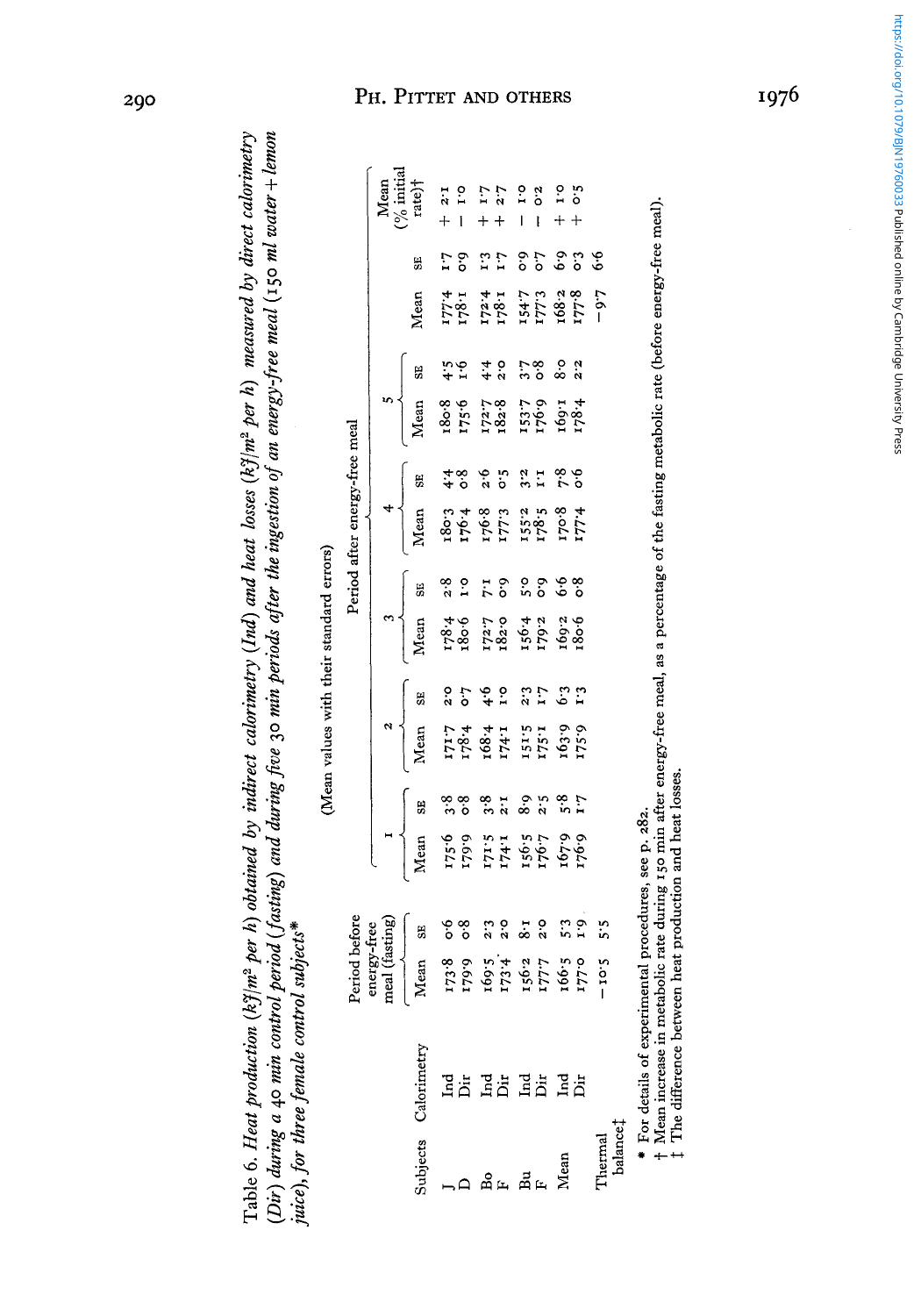Table 7. *Internal temperature*  $(T_{int})$  ( $\degree$ ) *and mean skin temperature*  $(T_{cut})$  ( $\degree$ ) *measured during the* **40** *min control period (fasting) and during the Jinal* 10 *min of the* **150** *min period after the ingestion of an energy-free meal* (150 *ml water* + *lemonjuice), and mean oxidation rate (mg/min) of carbohydrate, fatty acids (lipid) and amino acids (protein) obtained by indirect calorimetry and from urinary nitrogen measurements before and after the meal, for three female control subjectst* 

| tion rate (mg/min) of carbohydrate, fatty acids (lipid) and amino acids (prote<br>ed by indirect calorimetry and from urinary nitrogen measurements before and af<br>eal, for three female control subjects† |                      |                    |                                          |                                                |          |               |
|--------------------------------------------------------------------------------------------------------------------------------------------------------------------------------------------------------------|----------------------|--------------------|------------------------------------------|------------------------------------------------|----------|---------------|
|                                                                                                                                                                                                              |                      |                    | (Mean values with their standard errors) |                                                |          |               |
|                                                                                                                                                                                                              |                      |                    | Period of measurement                    |                                                |          |               |
|                                                                                                                                                                                                              |                      | Before meal        | After meal                               |                                                |          | Change in $T$ |
|                                                                                                                                                                                                              | Mean                 | <b>SE</b>          | Mean                                     | <b>SE</b>                                      | Mean     | SE            |
| $T_{int}$                                                                                                                                                                                                    | 36.71                | 0.03               | 36.58                                    | O.02                                           | $-0.13$  | o∙o2*         |
| $T_{cut}$                                                                                                                                                                                                    | 33.35                | 0.16               | 33.40                                    | 0.15                                           | $+$ 0.05 | $0.01^{NS}$   |
| Mean oxidation rates:<br>Carbohydrate<br>Fatty acids<br>Amino acids                                                                                                                                          | 95.7<br>76.4<br>46.8 | 3'4<br>12.1<br>2.2 | 93.6<br>83.8<br>31.0                     | $8.3^{NS}$<br>10.7 <sup>NB</sup><br>$3.8^{NS}$ |          |               |

|  | Period of measurement |
|--|-----------------------|
|--|-----------------------|

Changes in mean oxidation rates for each metabolite after the energy-free meal were not statistically significant.

**NS,** not significant.

The change in *T* for  $T_{int}$  was statistically significant: \*  $P < \text{o} \cdot \text{o}$ .

t For details of experimental procedures, see p. *z8z.* 

hydrate (90.4 mg/min) than lipid (68.8 mg/min), whereas the fasting obese subjects oxidized more lipid (103.7 mg/min) than carbohydrate (50.2 mg/min). After the glucose load there was an increase in glucose metabolism in both groups, but it was much lower in the obese than in the control subjects.

Felber, Moody & Vannotti (1965) reported a decrease in the glucbse tolerance of non-obese subjects when the concentration of circulating free fatty acids is increzsed by an infusion of lipids preceding the glucose load. Gomez *et al.* (1972) suggested that this glucose intolerance was probably due to inhibition of carbohydrate oxidation rate by metabolites of free fatty acids as described by Randle, Hales, Garland & Newsholme (1963) in muscle tissue. A similar mechanism could account for our results in obese subjects.

In our ambient conditions, the thermal balance obtained indicated that the two groups were in a different starting state. The fasting control subjects were in negative thermal balance, their heat losses were greater than their metabolic heat production and their temperatures tended to decrease. On the other hand, fasting obese subjects were in thermal balance, their metabolic heat production was slightly higher than their heat losses and their body temperature was stable.

The ingestion of the glucose induced an important modification in the thermic state of the control subjects: from a negative level, i.e. from a deficit of heat, they reached a positive thermal balance.

In the obese subjects, ingestion of the glucose did not cause such **an** important